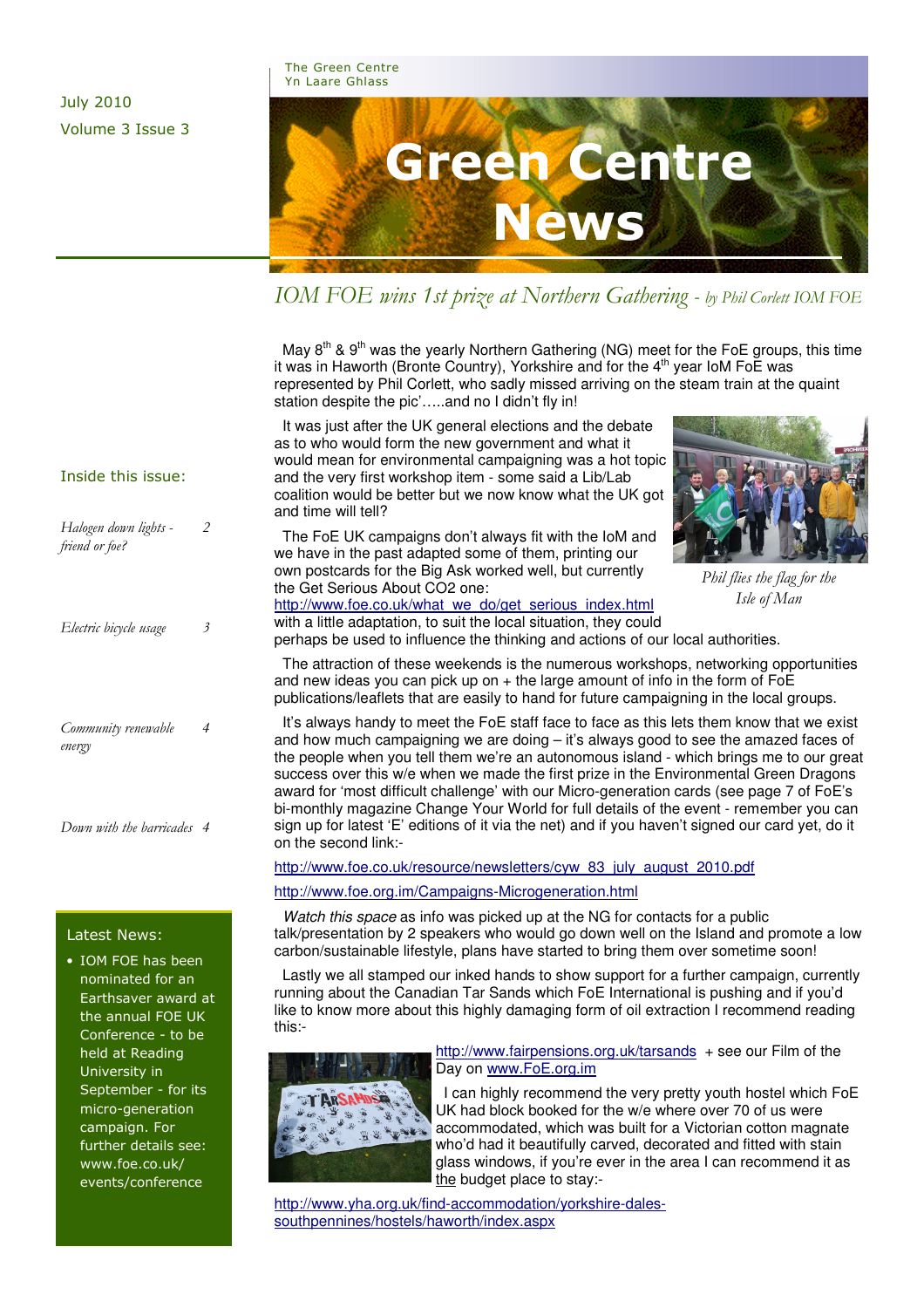

Will your halogen spot lights reduce the demand at the power station?

Many modern lighting schemes use a lot of halogen spotlights, typically in the kitchen.

These schemes are often sold as being energy efficient, but is this really the case?

# Halogen down lights - friend or foe?

 Many modern lighting schemes use a lot of halogen spotlights, typically in a kitchen. These schemes are often sold as being energy efficient, but is this really the case? Some simple maths will check the true energy consumption.

 First lets assume the number of down lights is 12 (an array of 4 rows of 3 lights – which is quite a common size and sometimes a bit small in some kitchens). Halogen lamps are typically available with ratings of 12W (12 watts), 20W and 50W.

The total wattage of this sample array is therefore:

For 12W lamps – 12 (number of lamps)  $*$  12 (watts/lamp) = 144W

For 20W lamps  $-12$  (number of lamps)  $*$  20 (watts/lamp) = 240W

For 50W lamps – 12 (number of lamps)  $*$  50 (watts/lamp) = 600W

 Now assume the lights are on for 4 hours/day. The daily electricity consumption will be:

For 12W lamps – 4 (hours use)  $*$  144 (watts) = 276Whr (or .276 units/day)

For 20W lamps – 4 (hours use)  $*$  240 (watts) = 960Whr (or .96 units/day)

For 50W lamps – 4 (hours use)  $*$  600 (watts) = 2400Whr (or 2.4 units/day)

[To convert watthours (Whr) to units (as shown on the electricity bill), divide by 1000 because 1 unit =  $1$ KWhr = 1000Whr].

 These simple calculations show that for anything other than the lowest rated halogen lamps, the electricity usage becomes significant, and for the brightest 50W lamps it is very significant.

 So what can be done to improve the energy use, especially if halogen down lights are already installed?

 The first option is to replace higher wattage lamps with the 12W versions, however in most cases this is likely to leave the lighting scheme too dim (similar to using a 40W filament lamp where a 100W unit would normally be used).

 The better option is to replace the halogen lamps with LED equivalents. LED lights will drastically cut the electricity consumption. Finding an ideal replacement is likely to be challenging but as LED lamps improve and prices fall the option of replacing halogen with LED lights will become a straightforward task.

Article provided by George Fincher MEAC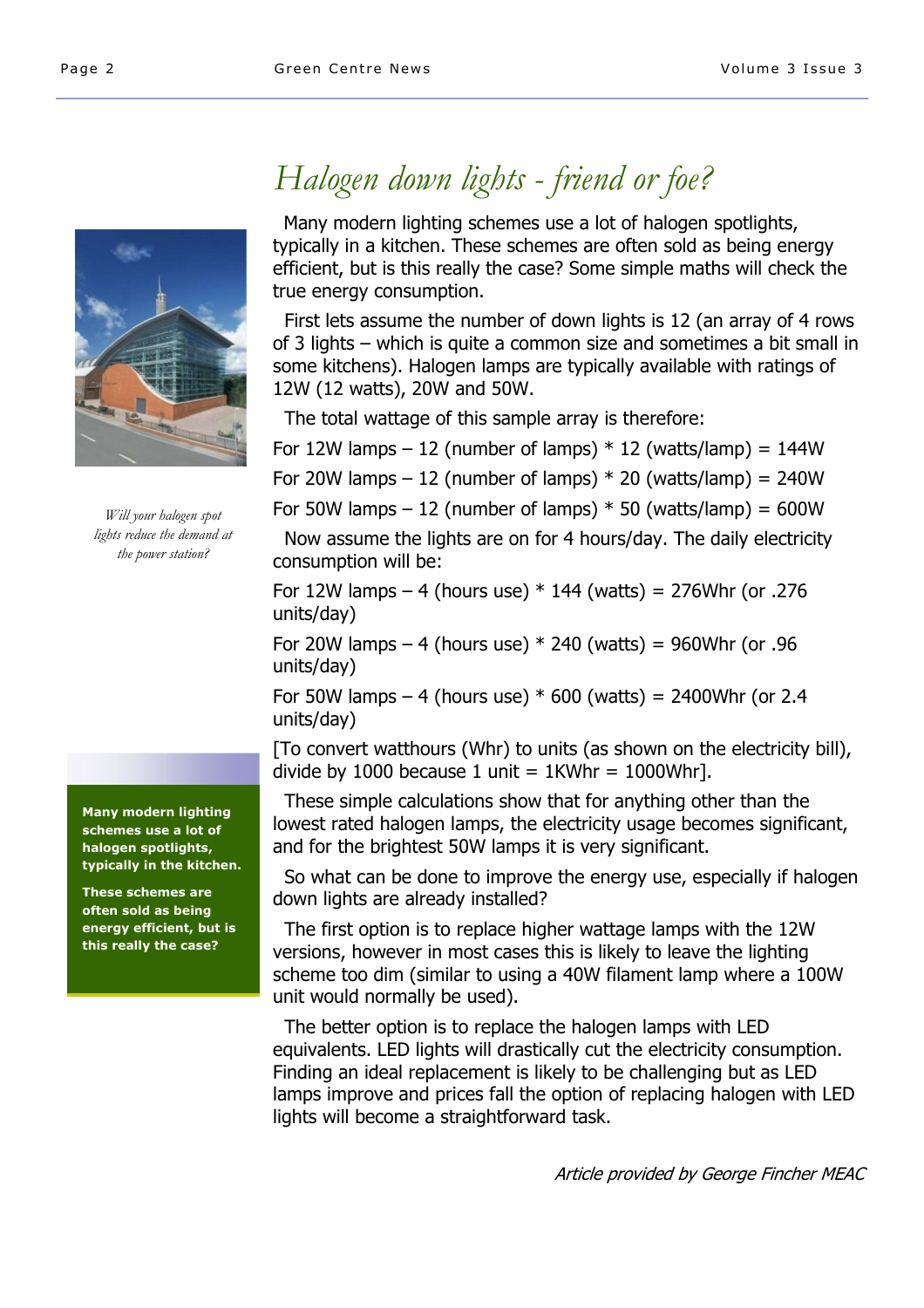## Electric bike usage - by Chris Burton MEAC

I have recently upgraded my electric bicycle for a Wisper Tourer 906 and I am very impressed.

This is a brilliant machine



The Bike is well built with a 14 amp hour battery 36 volts. The machine is legally required to not exceed 15 miles an hour however with pedal assist it can better these speeds.

 Electric bicycles are superb for the Isle of Man as they take the effort off in the hills. I enjoy the freedom of cycling on roads and lanes that have little traffic and as I live on a hill I have an easier ride going home. For trips to the shops, allotment and the like the bike is the best bet as the car or motorcycle would not even be warm if I used them. The Battery is charged off the Solar Panels at the house so there is no charge to pay and no carbon used.

 The pedal assist starts once one full rotation of the crank has occurred and it is variable depending upon the setting of the assistance required and the speed of the crank. Previous bikes I have ridden and owned have a fixed assist which can at times be more than you require.



The real improvement which sets the Wisper off against other electric bicycles I have ridden is its control, pedal assist is gradual building up and then trailing off at 15 MPH this enables you to pedal beyond the maximum speed. On other bikes when reaching the maximum speed it is like hitting a wall, you were fighting the motor, a much cruder control.

 I do not need to state this was an expensive purchase however I have done 1000 kilometres on it in a few months and for commuting I put the bike on the back of the car and park up in the Santon

area and cycle into and out of Douglas on the Marine Drive something I have come to appreciate as a privilege especially at six thirty in the morning with not another person on the road. Sets you up for the day and cycling home I often get through stationary traffic at Douglas effortlessly.

Hub gears and disc brakes



There are no dealers on the Island currently offering this make of machine and I obtained mine from Ian at Valley scooters who have a huge range of electric bicycles to choose from and he will let you ride all of them until you are happy.

 The drawback is battery life and replacement, the battery could only last about 3 years and costs in the region of £500 to replace. However my running costs are cheap, no tax or insurance and I charge the batteries via solar power.

http://www.electricbike.tv/906xc-Tourer.php http://www.valleyscooters.co.uk/

A 250 watt front hub motor

Carbon frame



Electric bicycles are superb for the Isle of Man as they take the effort off in the hills. I enjoy the freedom of cycling on roads and lanes that have little traffic and as I live on a hill I have an easier ride going home!